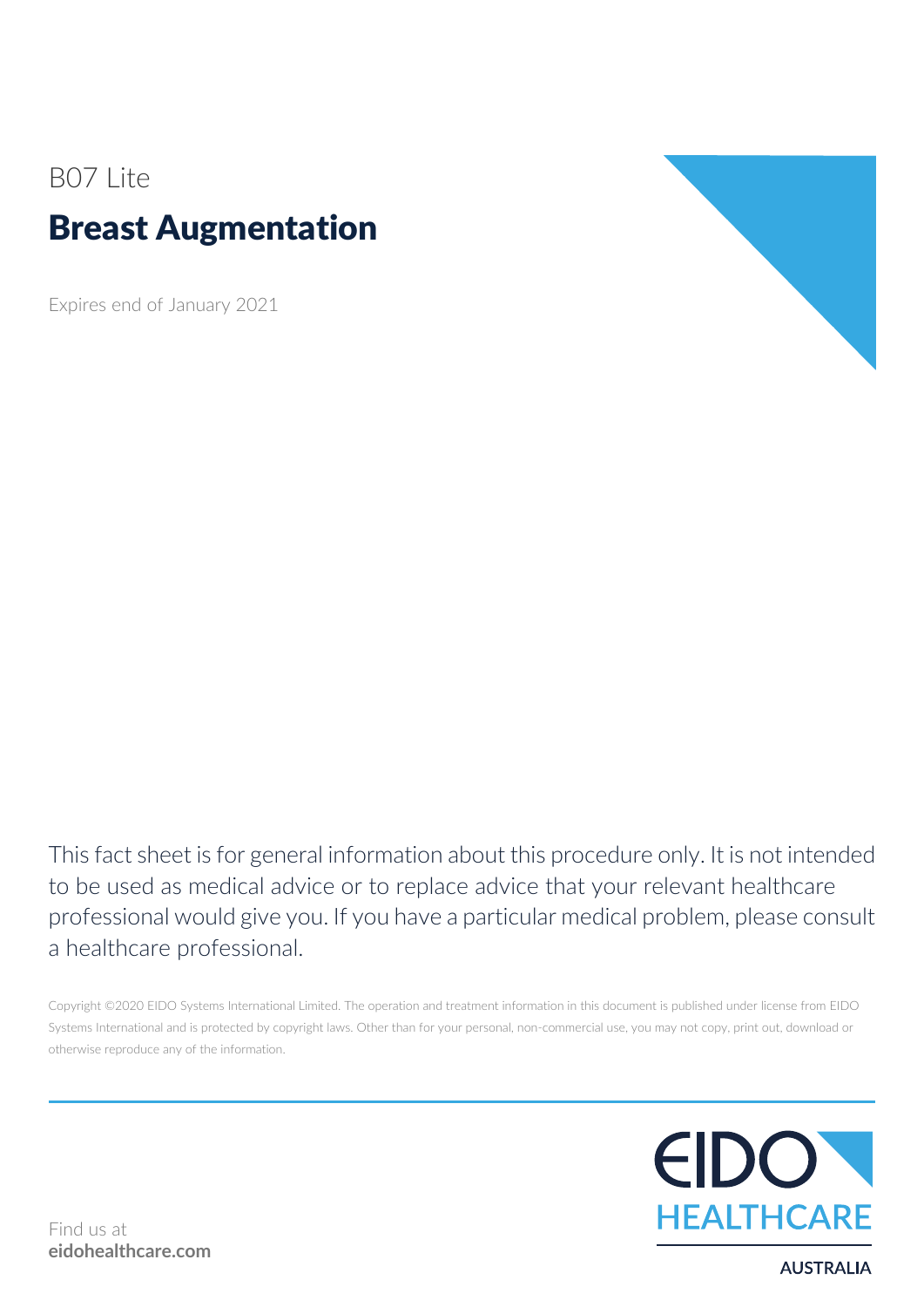### **What is a breast augmentation?**

A breast augmentation is an operation to use silicone or saline (salt water) implants to make your breasts larger, and usually to improve their shape.

### **What kind of breast implant should I choose?**

All implants are made of an outer layer (shell) of silicone or polyurethane. They can be filled with silicone or saline.

Softer silicone and saline implants give a softer and more natural feel but are more prone to kinking or rippling.

More cohesive silicone implants give a firmer feel, hold their shape more and are less prone to kinking or rippling.

Textured liquid implants with a simple round shape often give as good results as shaped cohesive-gel implants.

Polyurethane-coated implants give a firmer consistency so you may not be as satisfied with the result.

### **Is silicone safe?**

There is no evidence to suggest that women with silicone breast implants have a higher risk of developing diseases such as breast cancer and arthritis. There is a reported link between having an implant and a rare type of cancer called anaplastic large-cell lymphoma (ALCL).

You should be able to breastfeed and there is no evidence that silicone gets into breast milk.

### **What are the benefits of surgery?**

Your breasts should be larger and have a better shape.

### **Are there any alternatives to surgery?**

Using padded bras or bra inserts can make your breasts look larger with a better shape.

Natural breast enhancement pills that contain phytoestrogens (plant hormones that copy natural hormones) may help to increase the size of your breasts. However, these pills have not been properly tested, may increase the risk of certain cancers and may cause you to put on weight.

Some surgeons may recommend injecting your own fat into your breasts. However, this technique is new and we do not know how safe it is.

## **What does the operation involve?**

The operation is performed under a general anaesthetic and usually takes about 90 minutes.

Your surgeon will usually want to place the implant directly behind your breast as this gives the most natural result. However, if you are slim and do not have enough breast skin and tissue to cover the implant, they may recommend placing the implant behind the pectoral muscle which lies behind your breast. This will prevent the outline of the implants from being noticeable.

Your surgeon will usually place the implant through a cut on the crease under your breast. Your surgeon will make the cut and create a pocket to place the implant in.

### **What complications can happen?**

Some complications can be serious and can even cause death.

#### **General complications of any operation**

- Pain
- Bleeding
- Minor infection
- Allergic reaction to the equipment, materials or medication
- Unsightly scarring of your skin
- Blood clot in your leg
- Blood clot in your lung

#### **Specific complications of this operation**

- Developing a collection of blood (haematoma) in the pocket where the implant is
- Infection of the implant
- Wound breakdown or skin necrosis, where some of the skin over your breast dies
- Kinking and rippling
- The implant rotating or moving out of place
- Developing a collection of fluid (seroma) in the pocket where the implant is